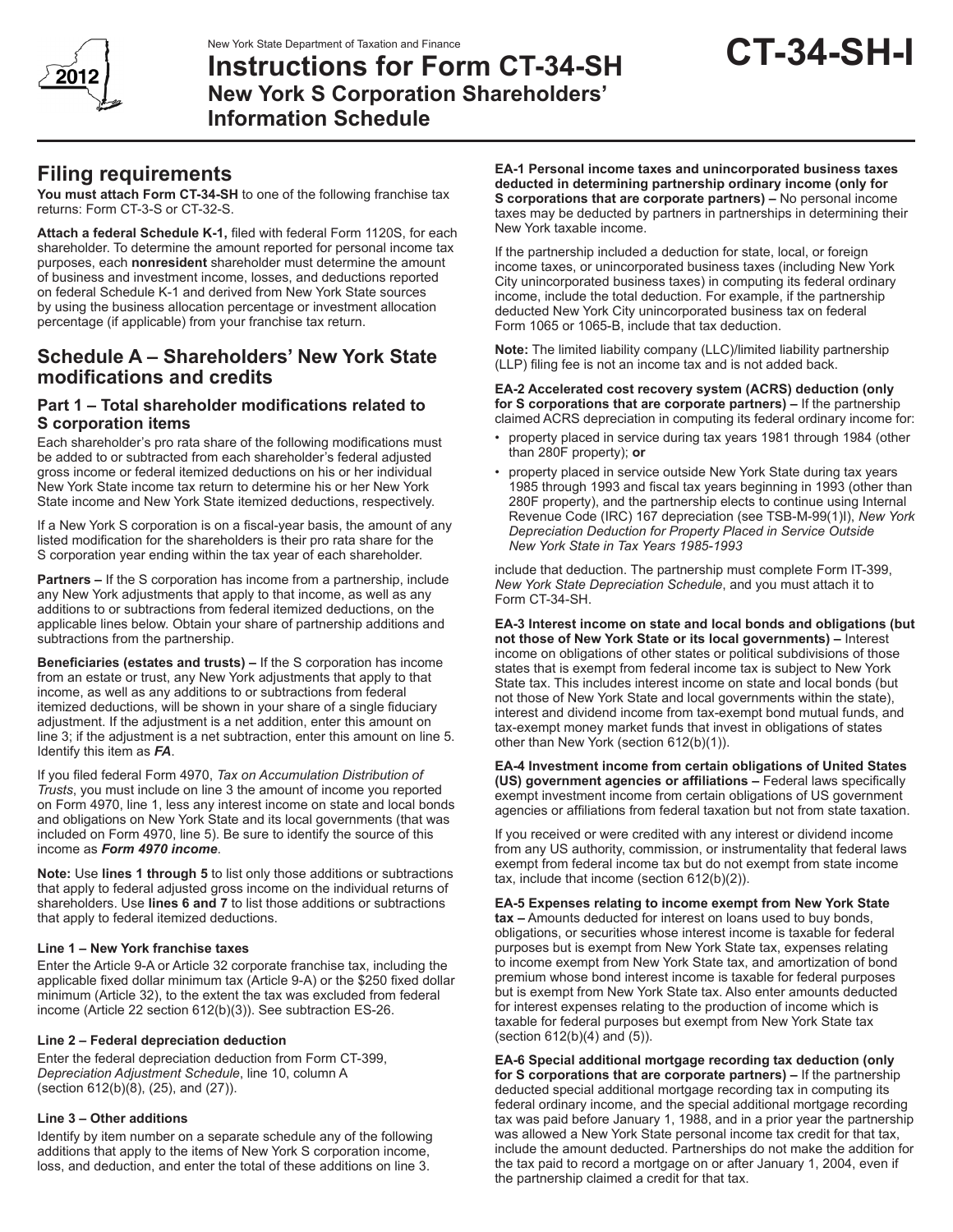## **Page 2** of 6 **CT-34-SH-I** (2012)

**EA-7 Special additional mortgage recording tax basis adjustment (only for S corporations that are corporate partners) –** If property on which the partnership paid the special additional mortgage recording tax was sold or disposed of, and a special additional mortgage recording tax was paid before January 1, 1988, and in a prior year the partners claimed the New York State personal income tax credit for the tax paid on that property, and the federal basis of the property was not adjusted to reflect the amount of the credit allowed, include on this line the amount of the basis that was not adjusted for the amount of the credit claimed.

**EA-8 Special depreciation –** If you made an election for tax years beginning before 1987 for:

- special depreciation;
- research and development expenditures;
- waste treatment facility expenditures;
- air pollution control equipment expenditures; **or**
- acid deposition control equipment,

include the amount of depreciation or expenditures relating to these items that was deducted in computing your federal income (section 612(b)(6)). For more information see Form IT-211-I, *Instructions for Form IT-211*. Also see subtraction ES-13.

**EA-9 Percentage depletion –** Any amount deducted for percentage depletion on mines, oil and gas wells, and other natural deposits (section 612(b)(10)).

**EA-10 New business investment; deferral recognition –** The amount of capital gain deferred on the sale of a capital asset if new business investment property was sold (section 612(b)(22)).

**EA-11 Safe harbor leases** (such a lease is a financial arrangement between a corporation, partnership, or certain grantor trusts; and a person, firm, estate, or trust to acquire and use an asset; the arrangement is allowed for federal tax purposes, but is not allowed for state purposes unless it involves mass transit vehicles) **–** If in computing federal income you took deductions attributable to a safe harbor lease (except for mass transit vehicles) made under an election provided for by IRC section 168(f)(8) as it was in effect for agreements entered into prior to January 1, 1984, include this amount on this line. Also see EA-12, ES-15, and ES-16.

**EA-12 Safe harbor leases** (see EA-11 for examples of safe harbor leases) **–** If in the current tax year you were involved in a safe harbor lease (except for mass transit vehicles) made under an election provided for by IRC section 168(f)(8) as it was in effect for agreements entered into prior to January 1, 1984, include the income that you would have included in your federal income if such election had not been made. Also see EA-11, ES-15, and ES-16.

#### **EA-13 ACRS year of disposition adjustment (only for**

**S corporations that are corporate partners) –** If the partnership disposed of property that was depreciated for federal purposes using ACRS, and if ACRS depreciation was not allowed for state purposes (see EA-2), the partnership must complete Part 2 of Form IT-399, to determine the amount, if any, to include on this line.

**EA-14 Qualified emerging technology investments (QETIs) –** If you elected to defer the gain from the sale of a QETI, you must include the amount previously deferred when the reinvestment in the qualified emerging technology company (QETC) which qualified you for that deferral is sold (section 612(b)(35)). See ES-18.

#### **EA-15 Royalty payments made to a related member or**

**members –** For tax years beginning on or after January 1, 2003, you may be required to add back certain royalty payments made during the tax year to a related member or members for the use of intangible property, such as trademarks or patents, and interest payments made to a related member or members, to the extent the payments were deducted in computing federal income. (For more information, see Tax Law section 612(r).)

**EA-16 IRC section 168(k) property depreciation (only for S corporations that are corporate partners) –** New York State does not follow the federal depreciation for IRC section 168(k) property (except for resurgence zone property, and New York liberty zone

property described in IRC section 1400L(b)(2)) placed in service inside or outside New York State on or after June 1, 2003.

If the partnership claimed a depreciation deduction for property under IRC section 168(k) (except for resurgence zone property, and New York liberty zone property described in IRC section 1400L(b)(2)) on federal Form 1065, the partnership must complete Part 1 of Form IT-398, *New York State Depreciation Schedule for IRC Section 168(k) Property*, to determine the amount to include on this line.

#### **EA-17 Sport utility vehicle (SUV) expense deduction –** If in

computing federal income you claimed an IRC section 179 deduction for an SUV that weighs more than 6,000 pounds, include the amount of that deduction (section 612(b)(36)).

An *SUV* means any four-wheeled passenger vehicle manufactured primarily for use on public streets, roads, and highways. However, *SUV* does not include: any ambulance, hearse, or combination ambulance-hearse used directly in your trade or business; any vehicle used directly in your trade or business of transporting persons or property for compensation or hire; or any truck, van, or motor home. A *truck* is defined as any vehicle that has a primary load-carrying device or container attached, or is equipped with an open cargo area or covered box not readily accessible from the passenger compartment.

#### **EA-18 New York's 529 college savings program distributions (only for S corporations that are corporate partners) –** If the partnership made a nonqualified withdrawal from an account established under **New York's** 529 college savings program, include the amount of the withdrawal.

A withdrawal is nonqualified if: 1) the funds are used for purposes other than the higher education of the designated beneficiary; 2) withdrawal is actually disbursed in cash or in kind from the qualified state tuition program, even if the amount withdrawn is reinvested in New York's 529 college savings program within the IRC 60-day rollover period; or 3) on or after January 1, 2003, the funds are transferred from New York's 529 college savings program to another state's program (whether for the same beneficiary or for the benefit of another family member).

However, nonqualified withdrawals do not include any withdrawals made for the current tax year as a result of the death or disability of the designated beneficiary, regardless of how the funds are used.

**Note:** Transfers between accounts of family members not disbursed in cash or in-kind within New York's 529 college savings program are not considered distributions within the meaning of Tax Law section 612(b)(34) and are therefore not required to be added back as a nonqualified withdrawal.

**EA-19 Environmental remediation insurance premiums –** If the S corporation included a deduction for premiums paid for environmental remediation insurance and such premiums were deducted in calculating federal income, include the amount to the extent the credit was allowed (section 612(b)(37)).

**EA-20 Reduction for S corporation taxes –** The S corporation's reduction for the federal tax on certain built-in gains and certain passive investment income (section 612(b)(18)).

**EA-21 New York special additional mortgage recording tax deduction –** The amount of special additional mortgage recording tax paid by the corporation in a tax year beginning before 1994, when the property for which the tax was paid is sold or disposed of at a gain or loss, and the basis of such property was not adjusted by the special

**EA-22 Adjustments for Article 23 Metropolitan Commuter Transportation Mobility Tax (MCTMT) –** Enter the amount of any Article 23 MCTMT to the extent the tax was excluded from federal income.

additional mortgage recording tax credit (section 612(b)(16)).

#### **Line 4 – Allowable New York depreciation**

Enter the total allowable New York depreciation from Form CT‑399, line 10, column B (section 612(c)(16), (26), and (28)).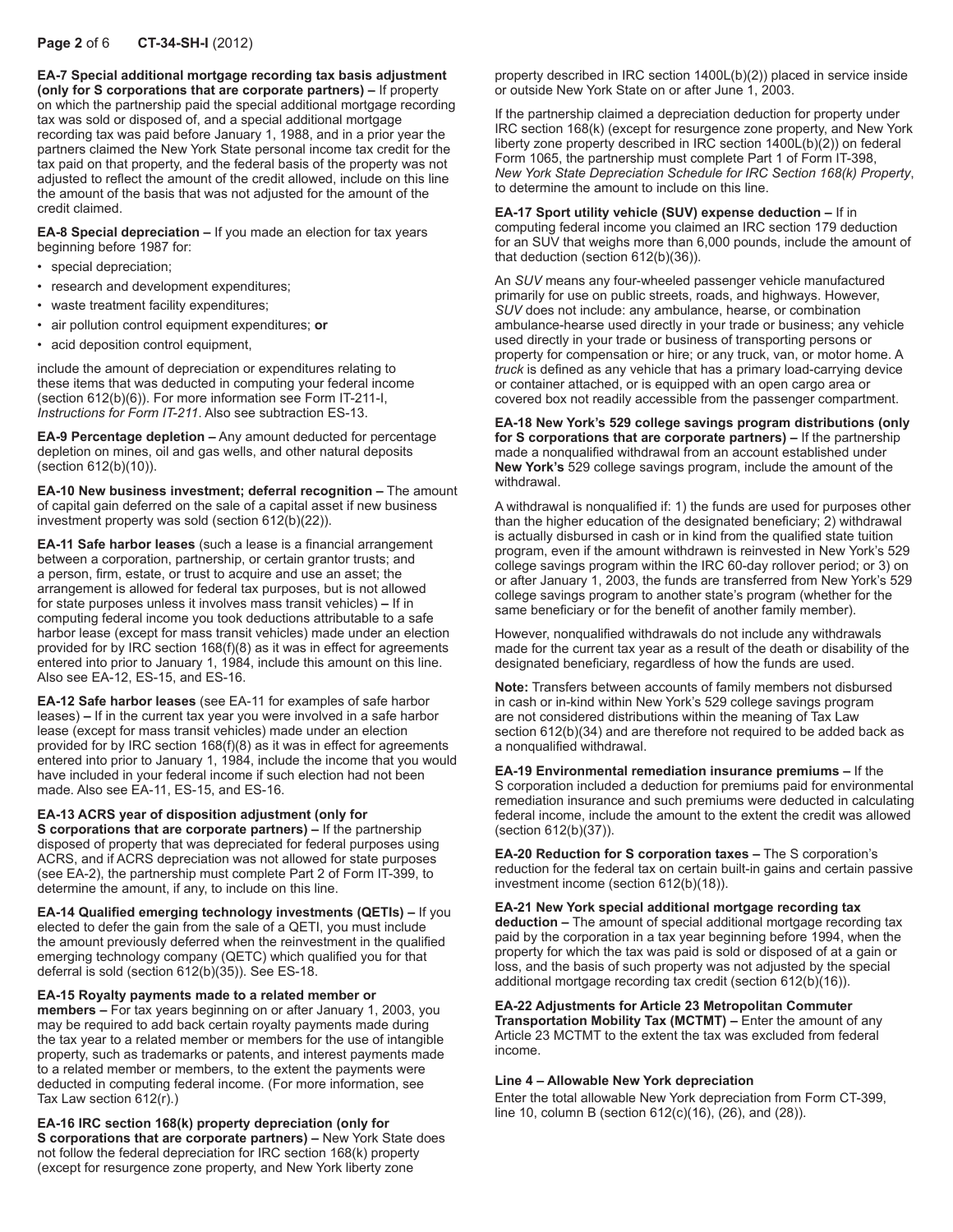#### **Line 5 – Other subtractions**

Identify by item number on a separate schedule any of the following subtractions that apply to the items of New York S corporation income, loss, and deduction, and enter the total of these subtractions on line 5.

## **ES-1 ACRS depreciation (only for S corporations that are**

**corporate partners) –** If the partnership claimed ACRS depreciation in computing its federal ordinary income for:

- property placed in service during tax years 1981 through 1984 (other than 280F property); **or**
- property placed in service outside New York State during 1985 through 1993 and fiscal tax years beginning in 1993 (other than 280F property) and the partnership elects to continue using IRC section 167 depreciation (see TSB-M-99(1)I),

include the amount of the partnership's New York State depreciation deduction. The partnership must complete Form IT-399, and you must attach it to Form CT-34-SH.

#### **ES-2 Income tax refunds (only for S corporations that are**

**corporate partners) –** If the partnership included in its federal ordinary income any refund or credit for overpayment of any income tax (including the New York City unincorporated business tax) or Article 23 MCTMT, include that refund on this line.

**ES-3 Interest income on US government bonds –** Interest income on bonds or other obligations of the US government included in S corporation income. Dividends received from a regulated investment company (mutual fund) that invests in obligations of the US government and meet the 50% asset requirement each quarter qualify for this subtraction. The portion of dividends that may be subtracted is based upon the portion of taxable income received by the mutual fund that is derived from federal obligations (section 612(c)(1)).

**ES-4 Certain investment income from US government agencies –**  If the S corporation included in federal income any interest or dividend income on bonds or securities of any US authority, commission, or instrumentality that is exempt from state income taxes under federal laws, include that income on this line (section 612(c)(6)). If you are uncertain whether a particular federal bond or security is exempt from state income tax, contact the Corporation Tax Information Center (see *Need help?*).

**ES-5 Certain investment income exempted by other New York State laws –** If the S corporation included in federal income any interest or dividend income from any obligations or securities authorized to be issued by the laws of New York State, and if that income is exempt from state taxation by those laws (such as income received from bonds, mortgages, and income debenture certificates of limited dividend housing corporations organized under the Private Housing Finance Law), include that income on this line (section  $612(c)(6)$ ). If you are uncertain whether a particular obligation or security is exempt from state income tax, contact the Corporation Tax Information Center (see *Need help?*).

**ES-6 Interest expense on loans used to buy federal tax exempt obligations subject to New York State tax –** Interest expense on money borrowed to buy or carry bonds or securities, the income of which is subject to New York State tax but exempt from federal income tax, provided this interest was a business expense for the tax year and the S corporation did not deduct the expense from the income on its federal return (section 612(c)(9)).

**ES-7 Expenses (other than interest expense) connected with federal tax exempt income subject to New York State tax –** Ordinary and necessary business expenses paid or incurred during the tax year in connection with income, or property used to produce income, that is subject to New York State income tax but exempt from federal income tax, provided the S corporation did not deduct the expenses from income on its federal return (section 612(c)(10)).

**ES-8 Amortizable bond premiums –** Amortization of bond premiums attributable to the tax year on any bond whose interest income is subject to New York State income tax but exempt from federal income tax, provided this amortization was a business expense for the tax year and the S corporation did not deduct the expense from income on its federal return (section 612(c)(10)).

**ES-9 Wage and salary expenses allowed as federal credits but not as federal expenses –** The IRC allows certain wage and salary payments to be taken as credits against tax instead of expenses against income. If the S corporation took a federal credit for which a deduction for wages and salary expense is not allowed under IRC section 280C, include the wage and salary payments not deductible for federal purposes on this line.

**ES-10 Sales or dispositions of assets acquired before 1960 with greater state than federal basis –** When federal taxable gains are realized from the sale of certain assets that have higher adjusted basis for New York State tax purposes, subtraction adjustments must be made to reduce the gain for New York State tax purposes.

If you are reporting a gain for federal tax purposes that was from **either:**

- property that had a higher adjusted basis for New York State income tax purposes than for federal income tax purposes on December 31, 1959 (or on the last day of a fiscal year ending during 1960); **or**
- property that was held in connection with mines, oil or gas wells, and other natural deposits and that had a higher adjusted basis for New York State income tax purposes than for federal tax purposes when sold:

include on this line the lesser of:

- the gain itself; **or**
- the difference in the adjusted basis.

**ES-11 Income earned before 1960 and previously reported to New York State (only for S corporations that are corporate partners) –** Due to a different set of New York State income tax laws that applied to tax years ending before 1960 (and any fiscal year ending during 1960), income that is reportable for federal purposes this year may have already been reported for New York State tax purposes. This income is not subject to New York State tax again.

If the partnership reported any income or gain on its federal return for this tax year (including annuity income) that was properly reported as income on the New York State partnership return of this partnership for a tax year prior to 1960 (or a fiscal year ending in 1960), include this income on this line.

**ES-12 Cost depletion –** New York State does not allow percentage depletion of natural resource holdings (see EA-9), but does allow cost depletion.

If you are making addition EA-9 for any percentage depletion deducted for federal purposes, include the cost depletion that would be allowed on that property by IRC section 611, without any reference to either IRC section 613 or 613A.

**ES-13 Special depreciation expenditures or carryover of research and development expenditures –** The excess expenditures incurred in tax years beginning before 1987 in connection with depreciable, tangible business property located in New York State may be carried over to the following tax year or years, and subtracted from a taxpayer's federal income for that year(s), if those expenses exceeded your New York income before the allowance of those expenditures (section 612(c)(11)). For more information see Form IT-211-I. Also see addition EA-8.

**ES-14 Gain to be subtracted from the sale of a new business investment included in federal income –** The amount of gain from the sale of a New York State new business to the extent that it was included in federal income (section 612(c)(20)).

**ES-15 Safe harbor leases** (see EA-11 for a definition of safe harbor leases) **–** If an amount was included in your federal income (except for mass transit vehicles) solely because you made the safe harbor election on your federal return for agreements entered into before January 1, 1984, include that amount on this line.

**ES-16 Safe harbor leases** (see EA-11 for a definition of safe harbor leases) **–** If an amount could have been excluded from your federal income (except for mass transit vehicles) had the safe harbor election not been made on your federal tax return for agreements entered into before January 1, 1984, include that amount on this line.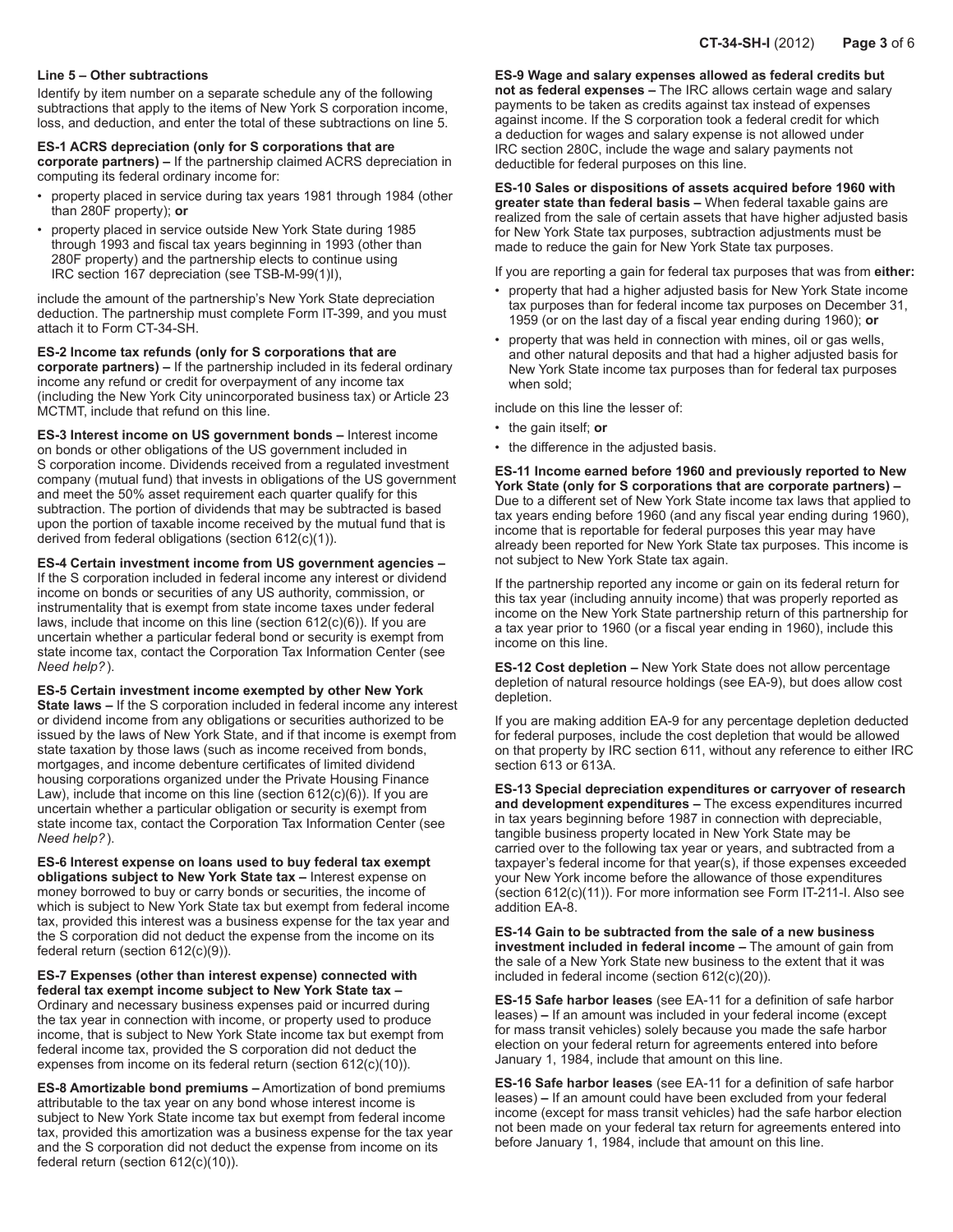**ES-17 ACRS year of disposition adjustment (only for** 

**S corporations that are corporate partners) –** If the partnership disposed of property during the tax year that was depreciated for federal purposes using ACRS, and if ACRS depreciation was not allowed for state purposes (see EA-2), the partnership must complete Part 2 of Form IT-399 to determine the amount, if any, to be included on this line.

**ES-18 Qualified emerging technology investments (QETIs) –** The amount of gain included in federal income from the sale of a QETI that the New York S corporation elects to defer for New York purposes.

The New York S corporation may defer the gain on the sale of QETIs that are:

- held for more than 36 months, and
- rolled over into the purchase of a QETI within 365 days.

Replacement QETI must be purchased within the 365-day period beginning on the date of sale. The gain is not deferred and must be recognized to the extent that the amount realized on the sale of the original QETI exceeds the cost of the replacement QETI. The gain deferral applies to any QETI sold on or after March 12,1999, that meets the holding-period criteria. The gain deferred must be added back in the year the replacement QETI is sold.

If you elect to defer the gain from the sale of a QETI, include the amount of the gain deferral to the extent the gain was included in federal income. If purchase of the replacement QETI within the 365-day period occurs in the same tax year as the sale of the original QETI, or in the following tax year and before the date the New York S corporation return is filed, report the deduction on that return. If purchase of the replacement QETI within the 365-day period occurs in the following tax year, and on or after the date the New York S corporation return is filed, the New York S corporation must file an amended return to claim the deduction. In addition, each shareholder must file an amended personal income tax return to claim his or her pro rata share of the deduction.

A *QETI* is an investment in the stock of a corporation or an ownership interest in a partnership or LLC that is a QETC. A *QETI* is also an investment in a partnership or an LLC to the extent that such partnership or LLC invests in QETCs. The investment must be acquired by the taxpayer as provided in IRC section 1202(c)(1)(B), or from a person who acquired it pursuant to this section. IRC section 1202(c)(1)(B) requires the acquisition to be original issue from the company, either directly or through an underwriter, and in exchange for cash, services, or property (but not in stock).

A *QETC* is a company located in New York State that has total annual product sales of 10 million dollars or less and meets certain criteria.

**ES-19 Distributions made to a victim of Nazi persecution –** If you included in your federal income amounts received from an eligible settlement fund or grantor trust as defined by Tax Law, Article 1, section 13 (because it or a predecessor or assignor was persecuted or targeted for persecution by the Nazi regime because of race, religion, ethnicity, sexual orientation, national origin, or physical or mental disability or handicap) or distributions received because of its status as a victim of Nazi persecution, include that amount on this line.

#### **ES-20 Royalty payments made to a related member or**

**members –** For tax years beginning on or after January 1, 2003, you may be required to subtract certain royalty payments for the use of intangible property such as trademarks or patents, and interest payments that you received either directly or indirectly during the tax year from a related member or members, to the extent the payments were included in federal income, and the payments were required to be added back by the related member or members in accordance with EA-15.

If you, as a related member, included in federal income certain royalty or interest payments during the tax year for the use of intangible property, include that amount on this line.

**ES-21 IRC section 168(k) property depreciation (only for S corporations that are corporate partners) –** New York State does not follow the federal depreciation for IRC section 168(k) property (except for resurgence zone property, and New York liberty zone property described in IRC section 1400L(b)(2)) placed in service inside or outside New York State on or after June 1, 2003.

If the partnership claimed a depreciation deduction for IRC section 168(k) property (except for resurgence zone property, and New York liberty zone property described in IRC section 1400L(b)(2)) on federal Form 1065, the partnership must complete Part 1 of Form IT-398 to compute the amount of New York depreciation to include on this line.

**ES-22 Amount of IRC section 168(k) property deduction that is greater than the depreciation claimed for New York State (year of disposition adjustment) (only for S corporations that are corporate partners) –** If the partnership disposed of IRC section 168(k) property (except for resurgence zone property, and New York liberty zone property described in IRC section 1400L(b)(2)) placed in service inside or outside New York State on or after June 1, 2003, and the total federal depreciation deduction is more than the New York depreciation deduction for that property, the partnership must complete Part 2 of Form IT-398 to compute the amount of the disposition adjustment to enter on this line.

**ES-23 Sport utility vehicle (SUV) expense deduction recapture –** If, in computing federal income, you are required to recapture certain amounts claimed as an IRC section 179 deduction for an SUV that weighs more than 6,000 pounds, and the vehicle was previously subject to the modification EA-17, include the amount to be recaptured on this line.

**ES-24 New York's 529 college savings program deduction (only for S corporations that are corporate partners) –** If the partnership made contributions as the account owner to one or more 529 college savings program account(s) established under **New York's** 529 college savings program, and the contributions were not deductible or eligible for a credit for federal income tax purposes, include that amount on this line.

**ES-25 New York's 529 college savings program distributions (only for S corporations that are corporate partners) –** If the partnership made a withdrawal from an account established under **New York's** 529 college savings program, and part of the withdrawal was included in its federal income, include on this line the amount included in federal income.

**ES-26 Franchise tax refunds –** The amount of any refund or credit of the tax imposed under Tax Law Article 9-A for a New York S corporation tax year ending after 1990, or under Tax Law Article 32 for a New York S corporation tax year ending after 1996, to the extent the tax was included in federal income in a prior tax year under Tax Law section 612(b)(3).

**ES-27 Build America Bond (BAB) interest –** Include any interest income attributable to a BAB issued by New York State or its local governments that was included in federal income.

#### **Other items**

**Note: Lines 6 and 7** should be used only for additions or subtractions to federal itemized deductions on the individual returns of shareholders and should exclude any amounts properly reportable on lines 3 and 5. Attach a statement identifying by letter and amount the following additions or subtractions to the shareholders' federal itemized deductions that must be made as a result of New York S corporation items.

#### **Line 6 – Additions to federal itemized deductions**

- A. Interest expense on money borrowed to buy or carry bonds or securities subject to New York State income tax, but exempt from federal income tax, if this interest expense was not deducted on the federal return or subtracted on line 5.
- B. Ordinary and necessary expenses paid or incurred during the tax year in connection with income, or property held to produce income, that is subject to New York State income tax, but exempt from federal income tax, if these expenses were not deducted on the federal return or subtracted on line 5.
- C. Amortization of bond premium attributable to the tax year on any bond whose interest income is subject to New York State income tax, but exempt from federal income tax, if this amortization was not deducted on the federal return or subtracted on line 5.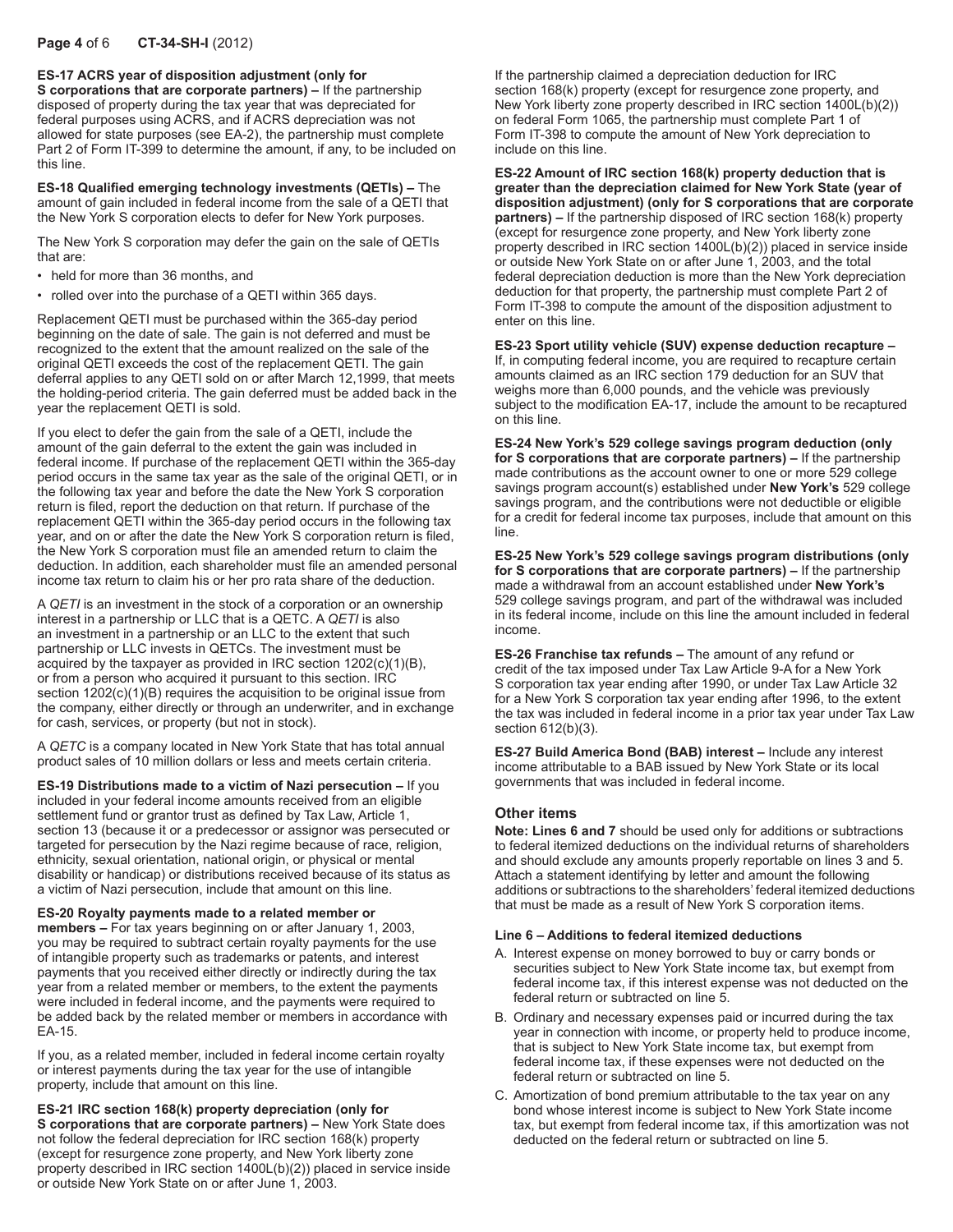#### **Line 7 – Subtractions from federal itemized deductions**

- D. State, local, and foreign income taxes properly deductible as a federal itemized deduction rather than a deduction for federal adjusted gross income (FAGI).
- E. Interest expense on money borrowed to buy or carry bonds or securities whose income is exempt from New York State income tax, if not added on line 3.
- F. Ordinary and necessary expenses paid or incurred in connection with income, or property held to produce income, that is exempt from New York State income tax, if not added on line 3.
- G. Amortization of bond premium attributable to the tax year on any bond whose interest income is exempt from New York State income tax, if not added on line 3.
- H. Article 23 MCTMT properly deductible as a federal itemized deduction rather than a deduction for FAGI.

#### **Line 8 – New York State adjustments to federal tax preference items**

See Form IT-220-I, *Instructions for Form IT-220*, for an explanation of the required adjustments.

## **Part 2 – Total S corporation New York State credits and taxes on early dispositions** (lines 9 through 76)

Enter on the appropriate line the amount of any tax credits originating this year, and the amount of recapture of any tax credit that originated in a tax year in which the corporation was a New York S corporation *(New York S year)*. Attach the applicable credit claim form(s). Shareholders must include their pro rata shares of each of these tax credits and recapture amounts in computing their personal income tax returns.

S corporations that are partners in partnerships must complete any applicable credit claim forms and attach them to Forms CT-3-S and CT-34-SH.

#### Exceptions:

- QEZE tax reduction credit (see instructions for lines 23 through 26).
- Farmers' school tax credit (see instructions for lines 27 through 30).

Do not include any recapture of a tax credit that originated in a tax year in which the corporation was a New York C corporation (*New York C year*). Include these amounts on the applicable lines of your S corporation franchise tax return.

Tax credits that originate in a New York S year:

- flow through in pro rata shares to the individual shareholders of the New York S corporation under Article 22,
- cannot be applied against the New York State corporation franchise tax in a New York S year, and
- cannot be applied against the New York State corporation franchise tax in a New York C year.

Tax credits that originate in a New York C year:

- do not flow through to the individual shareholders of the New York C corporation under Article 22,
- cannot be applied against the New York State corporation franchise tax in a New York S year, and
- can be applied against the New York State corporation franchise tax in a New York C year.

Both a New York C year and a New York S year are counted as a tax year for the carryforward of tax credits.

**Exception:** The credit for the special additional mortgage recording tax is allowed to the corporation and does not flow through to the shareholders.

#### **Lines 9 through 12 – Investment tax credits**

The investment tax credit and retail enterprise investment tax credit are allowed at a reduced rate to shareholders of a New York S corporation. The rate is:

- 4% on property other than research and development property, and
- 7% on research and development property.

The credit for rehabilitation of historic barns is the amount of qualified rehabilitation expenditures multiplied by 25% (.25). Include on line 9 the amount of historic barn credit computed on Form CT‑46‑ATT, *Credit for Rehabilitation Expenses for Retail Enterprises and Historic Barns.*

When computing an investment tax credit on property placed in service on or after January 1, 1997, the shareholders of a New York S corporation may claim an employment incentive credit for each of the two years following the investment credit year. Include on line 9 the amount of employment incentive credit computed on Form CT-46, *Claim for Investment Tax Credit (Includes Employment Incentive Credit).*

#### **Lines 13 through 17 – Empire zone (EZ) tax credits**

The EZ investment tax credit on Form CT-603, *Claim for EZ Investment*  Tax Credit and EZ Employment Incentive Credit, is computed at a reduced rate of 8% for New York S corporations.

When computing an EZ investment tax credit on property placed in service on or after January 1, 1997, the shareholders of a New York S corporation may claim an EZ employment incentive credit for each of the three years following the investment credit year. Include on line 15 the amount of EZ employment incentive credit computed on Form CT-603.

**Line 14 –** Enter the total credit from monetary contributions to EZ community development projects from Form CT-602, Schedule A, including any credit passed through to the S corporation from a partnership.

#### **Lines 18 through 26 – Qualified empire zone enterprise (QEZE) tax credits**

**Line 18 –** An S corporation that is passing through to its shareholders QEZE real property tax credit amounts passed through to the S corporation from a partnership must include on this line all amounts of credit received from each partnership in addition to any amount of credit that is generated by the S corporation.

**Line 19 –** An S corporation that is required to pass through to its shareholders amounts of recapture of QEZE real property tax credit that were passed through to the S corporation from a partnership must include on this line all amounts of recapture received from each partnership in addition to any amount of recapture that is generated by the S corporation.

**Lines 20, 21, and 22 –** Only the employment increase factor, zone allocation factor, and benefit period factor of the S corporation itself, as reported on Form CT-604, *Claim for QEZE Tax Reduction Credit*, should be reported on lines 20, 21, and 22.

#### **Lines 23 through 26 – S corporations that are corporate partners**

An S corporation that is passing through to its shareholders the employment increase factor, zone allocation factor, and benefit period factor that were passed through to the S corporation from a partnership reports this information on lines 24, 25, and 26. When reporting this information, include the employer identification number (EIN) of the partnership on line 23. An S corporation must also report to its shareholders the pro rata share of the income attributable to the QEZE partnership that is allocated to New York State (see *Worksheet A* in Form CT-604-CP-I, *Instructions for Form CT-604-CP,* for more information).

#### **Lines 27 through 30 – Farmers' school tax credit**

S corporations do not complete Form CT-47, *Claim for Farmers' School Tax Credit.* Instead, the shareholders use their pro rata shares of the amounts on lines 27 through 30 to claim the credit on Form IT-217, *Claim for Farmers' School Tax Credit*. Include on these lines any amounts of these items that have been passed through to the S corporation from a partnership.

**Line 27 –** *Qualified agricultural property* includes land and land improvements located in New York State that are used in agricultural production. It also includes property you purchased under a land sales contract that is considered owned by you if you are obligated under the land sales contract to pay school district property taxes on the